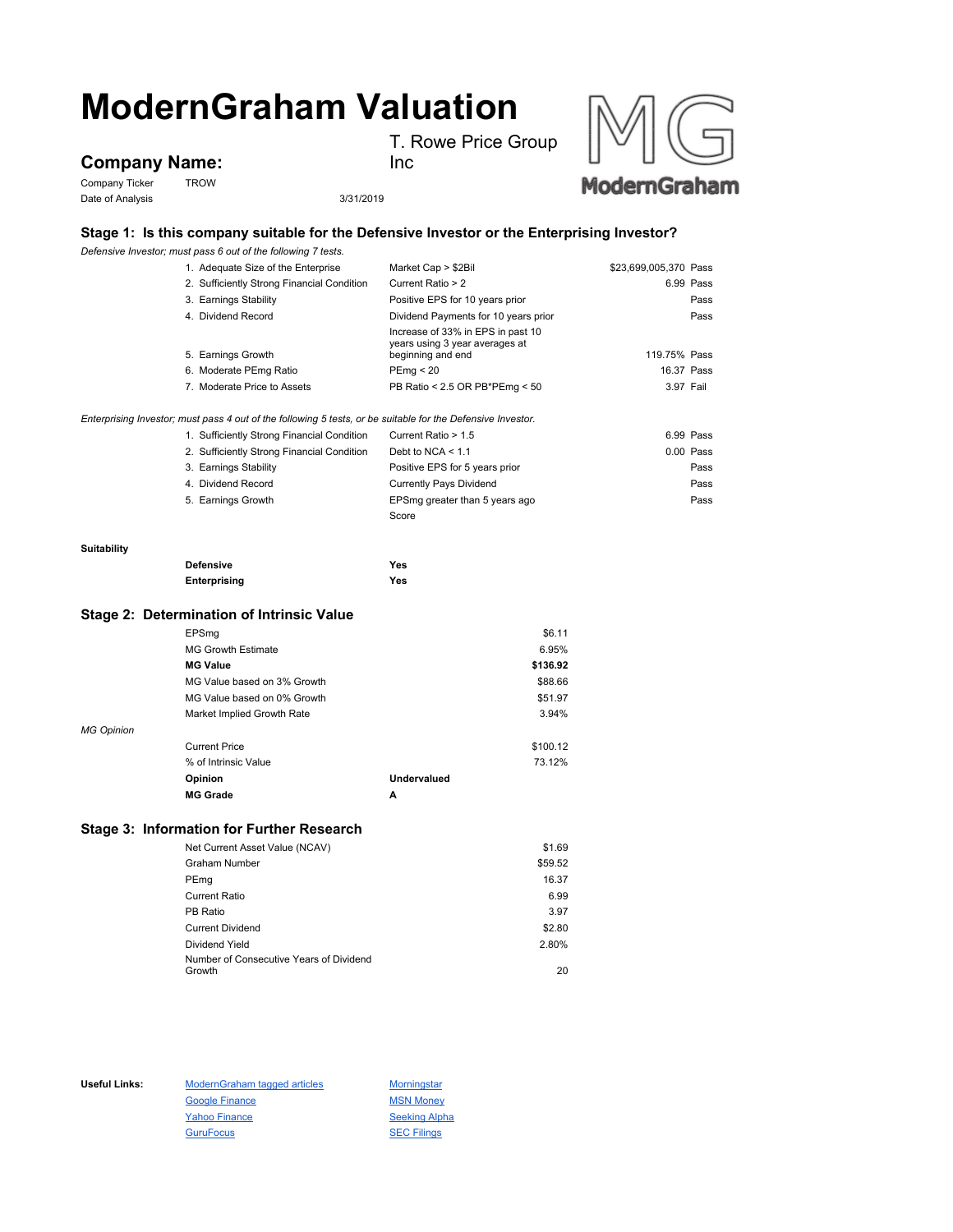| <b>EPS History</b> |        | <b>EPSmg History</b>                 |                 |
|--------------------|--------|--------------------------------------|-----------------|
| Next Fiscal Year   |        |                                      |                 |
| Estimate           |        | \$6.12 Next Fiscal Year Estimate     | \$6.11          |
| Dec2018            | \$7.27 | Dec2018                              | \$5.89          |
| Dec2017            | \$5.97 | Dec2017                              | \$5.05          |
| Dec2016            | \$4.75 | Dec2016                              | \$4.47          |
| Dec2015            | \$4.63 | Dec2015                              | \$4.18          |
| Dec2014            | \$4.55 | Dec2014                              | \$3.79          |
| Dec2013            | \$3.90 | Dec2013                              | \$3.23          |
| Dec2012            | \$3.36 | Dec2012                              | \$2.75          |
| Dec2011            | \$2.92 | Dec2011                              | \$2.38          |
| Dec2010            | \$2.53 | Dec2010                              | \$2.09          |
| Dec2009            | \$1.65 | Dec2009                              | \$1.87          |
| Dec2008            | \$1.82 | Dec2008                              | \$1.92          |
| Dec2007            | \$2.40 | Dec2007                              | \$1.85          |
| Dec2006            | \$1.90 | Dec2006                              | \$1.47          |
| Dec2005            | \$1.58 | Dec2005                              | \$1.19          |
| Dec2004            | \$1.26 | Dec2004                              | \$0.98          |
| Dec2003            | \$0.88 | Dec2003                              | \$0.85          |
| Dec2002            |        | \$0.76 Balance Sheet Information     | 12/1/2018       |
| Dec2001            |        | \$0.76 Total Current Assets          | \$1,974,800,000 |
| Dec2000            |        | \$1.04 Total Current Liabilities     | \$282,700,000   |
| Dec1999            |        | \$0.93 Long-Term Debt                | \$0             |
|                    |        | <b>Total Assets</b>                  | \$7,689,300,000 |
|                    |        | Intangible Assets                    | \$665,700,000   |
|                    |        | <b>Total Liabilities</b>             | \$1,565,000,000 |
|                    |        | Shares Outstanding (Diluted Average) | 243,000,000     |